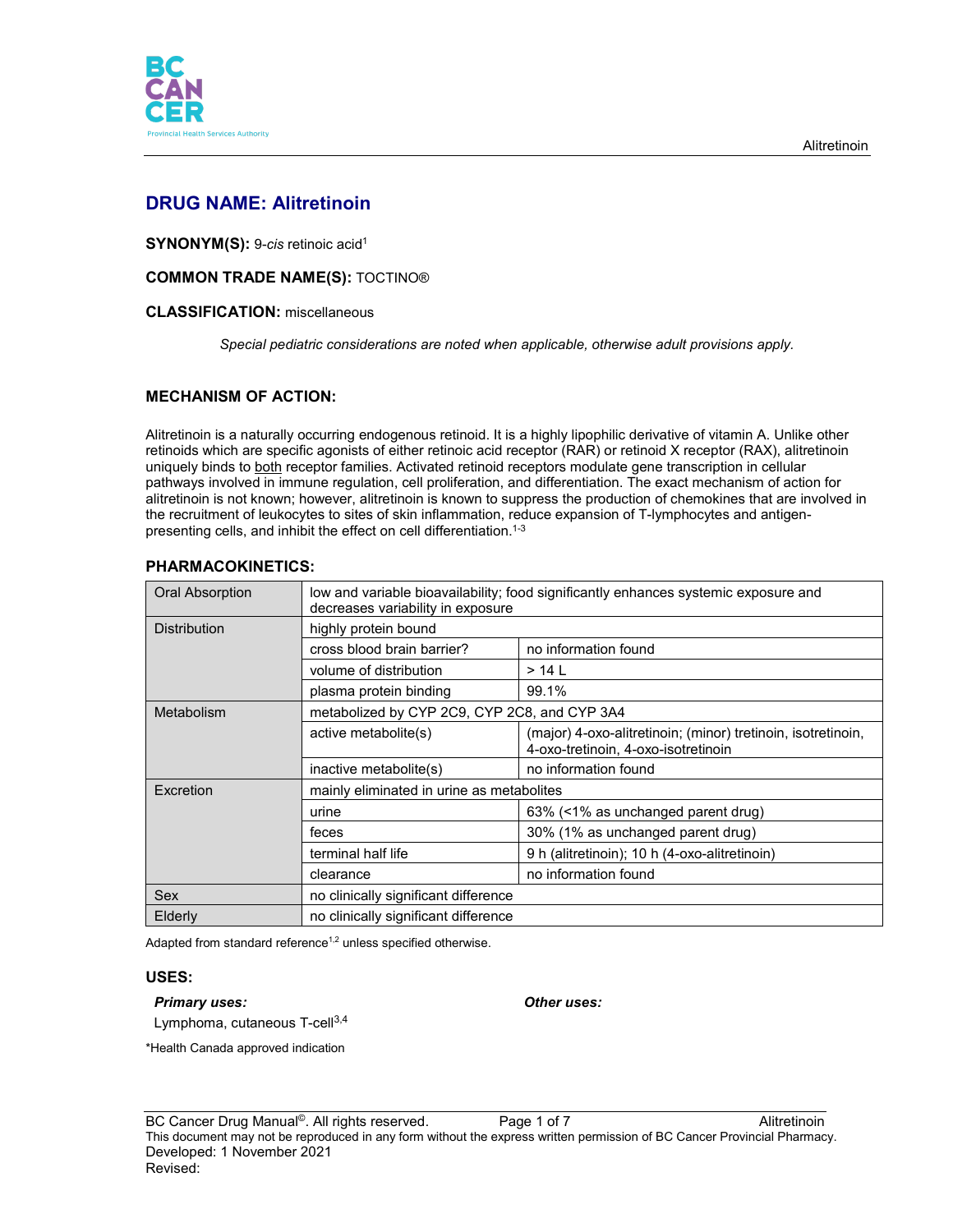

# **SPECIAL PRECAUTIONS:**

### *Contraindications:*

- pregnant or breastfeeding women<sup>2</sup>
- females of childbearing potential (FCBP), unless they can comply with the criteria of the TOCTINO® Pregnancy Prevention Program2
- history of hypersensitivity reaction to alitretinoin, other retinoids, allergy to peanut or soya, or hereditary fructose intolerace<sup>2</sup>
- hypervitaminosis  $A^2$

#### *Caution:*

- patients **should not donate blood** while taking alitretinoin and for one month after treatment has ended<sup>2</sup>
- *changes in thyroid function tests* have been reported, most often as a reversible reduction in thyroid stimulating hormone (TSH) levels and T4 (free thyroxine); alitretinoin is not recommended in patients with uncontrolled hypothyroidism<sup>2</sup>
- patients at high risk for *cardiac events* or those with an increased tendency to develop *hypertriglyceridemia*  should be monitored for hypercholesterolemia and hypertriglyceridemia<sup>2</sup>
- *decreased night vision* has been reported; ability to drive or operate machinery at night may be compromised2
- *concomitant medications* that may reduce effectiveness of hormonal contraceptives should be avoided; effective contraception is imperative in females of child bearing potential (FCBP)<sup>2</sup>
- patients with a *history of depression* may be at increased risk for psychiatric adverse events<sup>2</sup>

#### *Special populations:*

- *females of childbearing potential (FCBP)*, may be treated with alitretinoin provided they comply with the conditions of the TOCTINO® Pregnancy Prevention Program for at least one month before starting treatment, continually during treatment, and for at least one month after discontinuation of treatment<sup>2</sup>
- *elderly patients* are more likely to experience elevated triglyceride levels after 12 to 16 weeks of treatment<sup>2</sup>

*Carcinogenicity:* In animal studies, alitretinoin was found to be non-carcinogenic at doses expected during human clinical exposure.<sup>2</sup>

*Mutagenicity:* Not mutagenic in Ames test and mammalian *in vivo* and *in vitro* mutation tests. 2

*Fertility:* In animal studies, reversible effects on the male reproduction organs, disturbed spermatogenesis, and associated degenerative lesions of the testes were observed at doses higher than those seen following human clinical exposure. Testicular toxicity is a known effect of retinoids and may be related to altered endogenous retinoid homeostasis.2

*Pregnancy:* Alitretinoin is a potent teratogen and is associated with an increased risk of spontaneous abortion. In animal studies, fetal malformations observed include facial dysmorphia, cleft palate, and abnormalities in the central nervous system, external ear, eye, cardiovascular system, thymus gland, and parathyroid gland. In male patients, small amounts of alitretinoin have been detected in semen but drug accumulation is not expected; these amounts are expected to have a negligible effect on the endogenous plasma levels of a female partner or fetus.<sup>2</sup>

*Breastfeeding* is not recommended due to the potential secretion into breast milk. Alitretinoin is highly lipophilic, therefore the passage into human milk is considered highly likely. $^{\rm 2}$ 

### **SIDE EFFECTS:**

The table includes adverse events that presented during drug treatment but may not necessarily have a causal relationship with the drug. Because clinical trials are conducted under very specific conditions, the adverse event rates observed may not reflect the rates observed in clinical practice. Adverse events are generally included if they were reported in more than 1% of patients in the product monograph or pivotal trials, and/or determined to be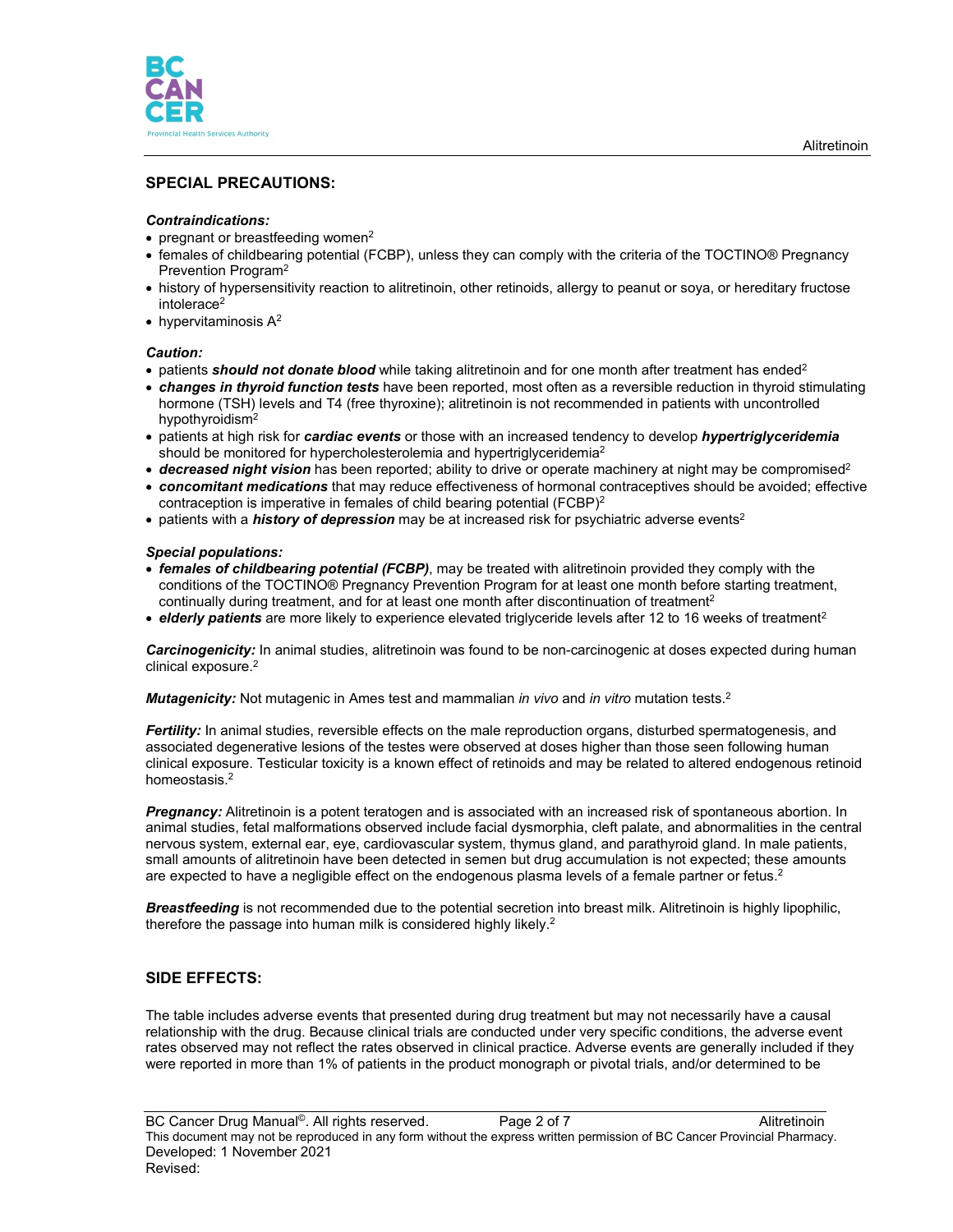

clinically important<sup>5,6</sup>. When placebo-controlled trials are available, adverse events will generally be included if the incidence is  $\geq$ 5% higher in the treatment group.

| <b>ORGAN SITE</b>                                             | <b>SIDE EFFECT</b>                                                     |  |
|---------------------------------------------------------------|------------------------------------------------------------------------|--|
| Clinically important side effects are in <b>bold, italics</b> |                                                                        |  |
| blood and lymphatic                                           | eosinophilia (1-5%)                                                    |  |
| system/ febrile<br>neutropenia                                | monocytopenia (16-22%)                                                 |  |
|                                                               | neutropenia (1-5%)                                                     |  |
|                                                               | reticulocytopenia (1-5%)                                               |  |
| ear and labyrinth                                             | tinnitus                                                               |  |
| endocrine                                                     | diabetes mellitus; class effect of retinoids                           |  |
| eye                                                           | abnormal eye sensation, eye irritation (<2%)                           |  |
| see paragraph following<br><b>Side Effects table</b>          | blurred vision (<1%)                                                   |  |
|                                                               | cataract (<1%)                                                         |  |
|                                                               | conjunctivitis (1-2%)                                                  |  |
|                                                               | decreased night vision                                                 |  |
|                                                               | dry eye (2-3%)                                                         |  |
| gastrointestinal                                              | emetogenic potential: minimal (rare)7                                  |  |
|                                                               | cheilitis/cheilosis (1-6%)                                             |  |
|                                                               | diarrhea (1%)                                                          |  |
|                                                               | dry lip (4-6%)                                                         |  |
|                                                               | dry mouth (3%)                                                         |  |
|                                                               | dyspepsia (<2%)                                                        |  |
|                                                               | inflammatory bowel disease; see paragraph following Side Effects table |  |
|                                                               | nausea (2-3%)                                                          |  |
|                                                               | pancreatitis                                                           |  |
|                                                               | vomiting (<2%)                                                         |  |
|                                                               | upper abdominal pain (1%)                                              |  |
| general disorders and                                         | fatigue (2%)                                                           |  |
| administration site<br>conditions                             | peripheral edema                                                       |  |
| immune system                                                 | anaphylactic reaction, hypersensitivity                                |  |
| infections and                                                | folliculitis (<1%)                                                     |  |
| infestations                                                  | herpes simplex (1%)                                                    |  |
|                                                               | influenza (1-2%)                                                       |  |
|                                                               | nasopharyngitis (5-6%)                                                 |  |
|                                                               | pharyngitis (1%)                                                       |  |
|                                                               | rhinitis (<1%)                                                         |  |
|                                                               | upper respiratory tract infection (1-2%)                               |  |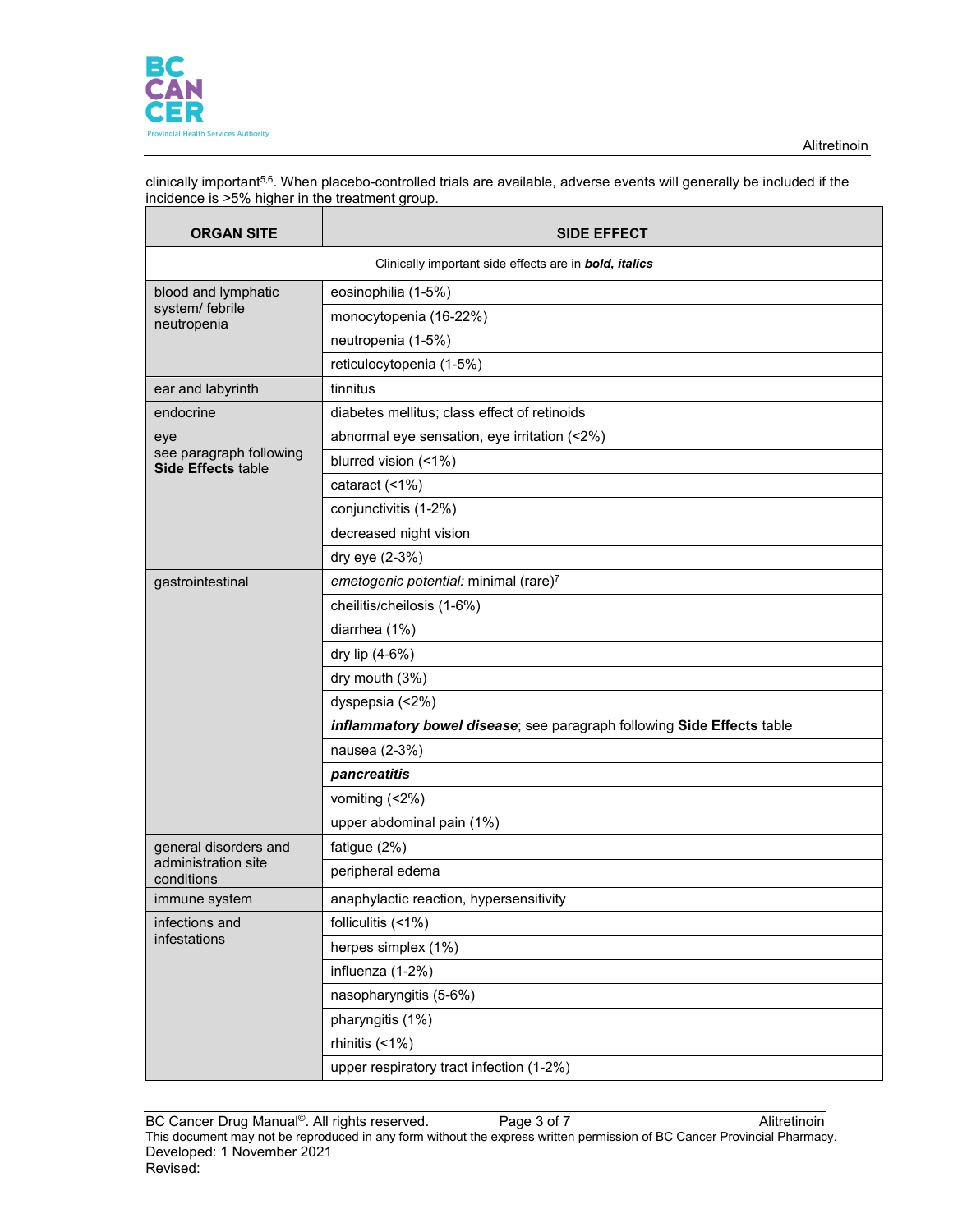

Alitretinoin

| <b>ORGAN SITE</b>                                    | <b>SIDE EFFECT</b>                                                                 |
|------------------------------------------------------|------------------------------------------------------------------------------------|
|                                                      | Clinically important side effects are in <b>bold, italics</b>                      |
| investigations                                       | blood creatine phosphokinase increase (2-3%)                                       |
|                                                      | blood triglyceride increase (5-35%); see paragraph following Side Effects table    |
|                                                      | cholesterol increase (5-10%)                                                       |
|                                                      | HDL decrease (5-10%)                                                               |
|                                                      | LDL increase (>10%)                                                                |
|                                                      | T4 decrease (3-10%)                                                                |
|                                                      | serum iron decrease (1-5%)                                                         |
|                                                      | total iron binding capacity decrease (1-5%)                                        |
|                                                      | transaminase increase; dose reduction may be required                              |
|                                                      | TSH decrease (6-8%)                                                                |
|                                                      | weight increase (1%)                                                               |
| musculoskeletal and                                  | ankylosing spondylitis (<1%)                                                       |
| connective tissue                                    | arthralgia (1-2%)                                                                  |
|                                                      | back pain (1-2%)                                                                   |
|                                                      | exostosis (<1%)                                                                    |
|                                                      | myalgia (1%)                                                                       |
|                                                      | pain in extremity (<2%)                                                            |
| nervous system                                       | benign intracranial hypertension (<1%); see paragraph following Side Effects table |
|                                                      | dizziness (1-2%)                                                                   |
|                                                      | headache (11-22%)                                                                  |
| psychiatric                                          | depression (2-3%)                                                                  |
| see paragraph following<br><b>Side Effects table</b> | insomnia (1%)                                                                      |
|                                                      | sleep disorder (<1%)                                                               |
| respiratory, thoracic and                            | epistaxis (<1%)                                                                    |
| mediastinal                                          | pharyngolaryngeal pain (1%)                                                        |
| skin and subcutaneous                                | alopecia (2%)                                                                      |
| tissue                                               | asteatotic eczema (<1%)                                                            |
|                                                      | cheilosis (4-6%)                                                                   |
|                                                      | dermatitis (1-2%)                                                                  |
|                                                      | dry skin (3%)                                                                      |
|                                                      | eczema (4%)                                                                        |
|                                                      | erythema (2-7%)                                                                    |
|                                                      | hair texture changes; mostly hair curling                                          |
|                                                      | nail disorder                                                                      |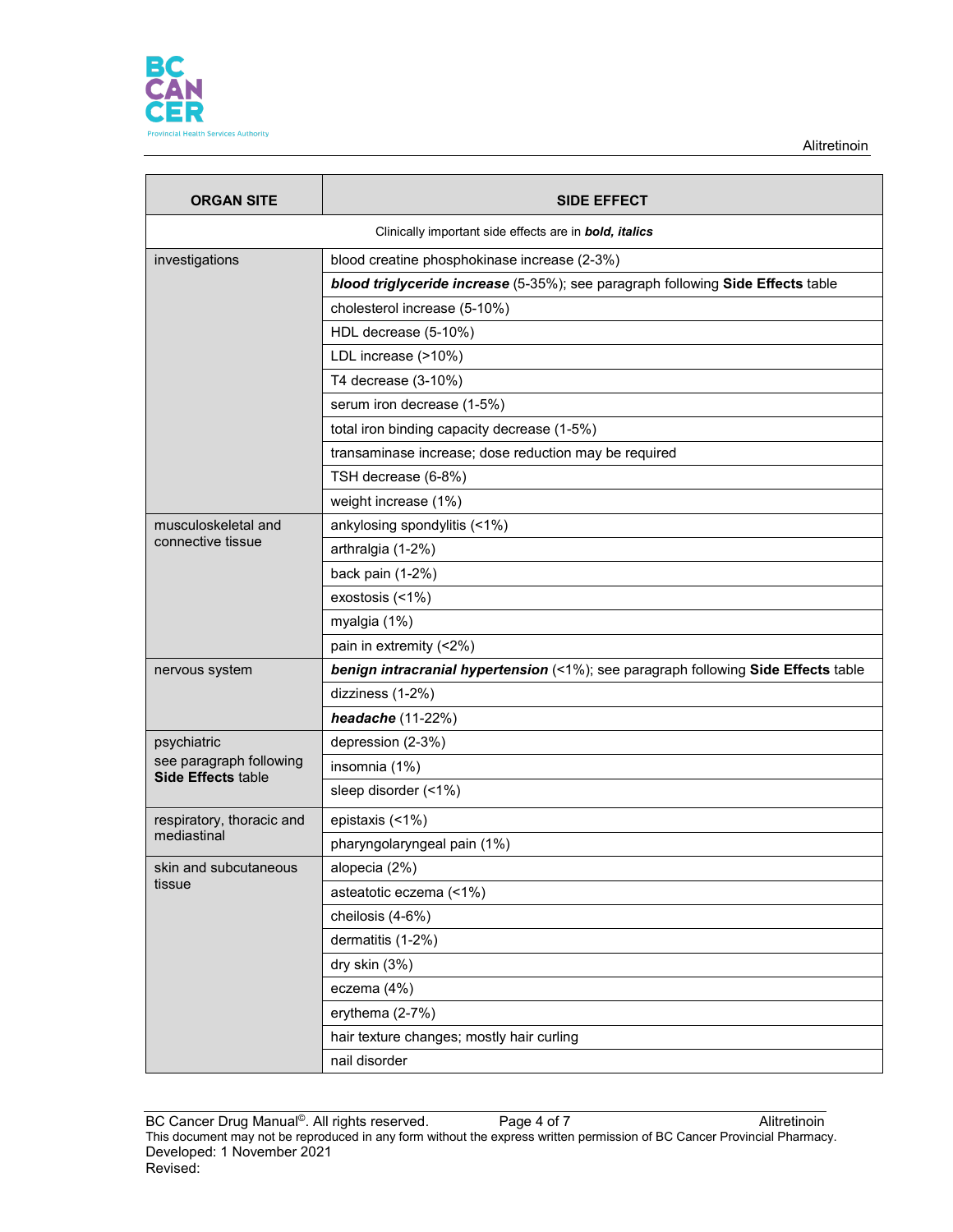

| <b>ORGAN SITE</b> | <b>SIDE EFFECT</b>                                                    |
|-------------------|-----------------------------------------------------------------------|
|                   | Clinically important side effects are in <b>bold</b> , <i>italics</i> |
|                   | pruritus (1%)                                                         |
|                   | rash (1%)                                                             |
|                   | photosensitivity reaction; see paragraph following Side Effects table |
|                   | skin exfoliation (<1%)                                                |
| vascular          | flushing $(2-6%)$                                                     |
|                   | hot flush $(2%)$                                                      |
|                   | hypertension (1-2%)                                                   |
|                   | vasculitis (<1%)                                                      |

Adapted from standard reference<sup>1,2</sup> unless specified otherwise.

*Benign intracranial hypertension* has been reported with alitretinoin, and in some cases, has involved concurrent use of tetracyclines. Monitor patients for symptoms of benign intracranial hypertension, which can include headache, nausea and vomiting, visual disturbances, and papilloedema and immediately discontinue alitretinoin if symptoms develop. 2

*Hypertriglyceridemia* has been reported in up to 35% of patients. Triglyceride levels greater than 9 mmol/L (800 mg/dL) can be associated with pancreatitis, which may be fatal. Consider more frequent monitoring of serum cholesterol and triglycerides in patients with cardiovascular risk factors or who have an increased risk of developing hypertriglyceridemia (e.g., diabetes mellitus, obesity, increased alcohol intake, familial history of hypertriglyceridemia or lipid metabolism disorders). Alitretinoin should be permanently discontinued if hypertriglyceridemia cannot be controlled or if symptoms of pancreatitis occur.2

*Inflammatory bowel disease (IBD),* including regional ileitis, has been rarely reported, but has occurred in patients without history of intestinal disorders. Treatment discontinuation is recommended if patients experience abdominal pain, rectal bleeding, or severe diarrhea.<sup>2</sup>

*Ophthalmologic* adverse effects may include dry eyes, corneal opacities, keratitis, conjunctivitis, and decreased night vision. Dry eyes can be relieved with the application of a lubricating eye ointment or tear replacement therapy. Intolerance to contact lenses may occur. Decreased night vision may affect ability to drive or operate machinery. Dry eye and decreased night vision usually resolve after discontinuation of treatment. Ophthalmology consult may be required. Dose interruption or discontinuation may be required to manage symptoms.<sup>2</sup>

*Psychiatric* adverse events may include depression, aggravated depression, anxiety, aggressive tendencies, mood alterations, psychotic symptoms. In rare instances, suicidal ideation, suicide attempts, and suicide have been reported. Patients with a history of depression may be at increased risk of psychiatric adverse events. Treatment interruption is recommended for development of depression, mood disturbance, psychosis, or aggression. Psychiatric referral may be required.<sup>2</sup>

Retinoid therapy may enhance the effects of *UV light* on the skin. To prevent *photosensitivity reactions*, excessive exposure to sunlight and the use of sun lamps should be avoided. When necessary, advise patients to apply sun-protection products with at least SPF 15. Dry skin or dry lips can be relieved with skin moisturizing ointment/creams and lip balm.2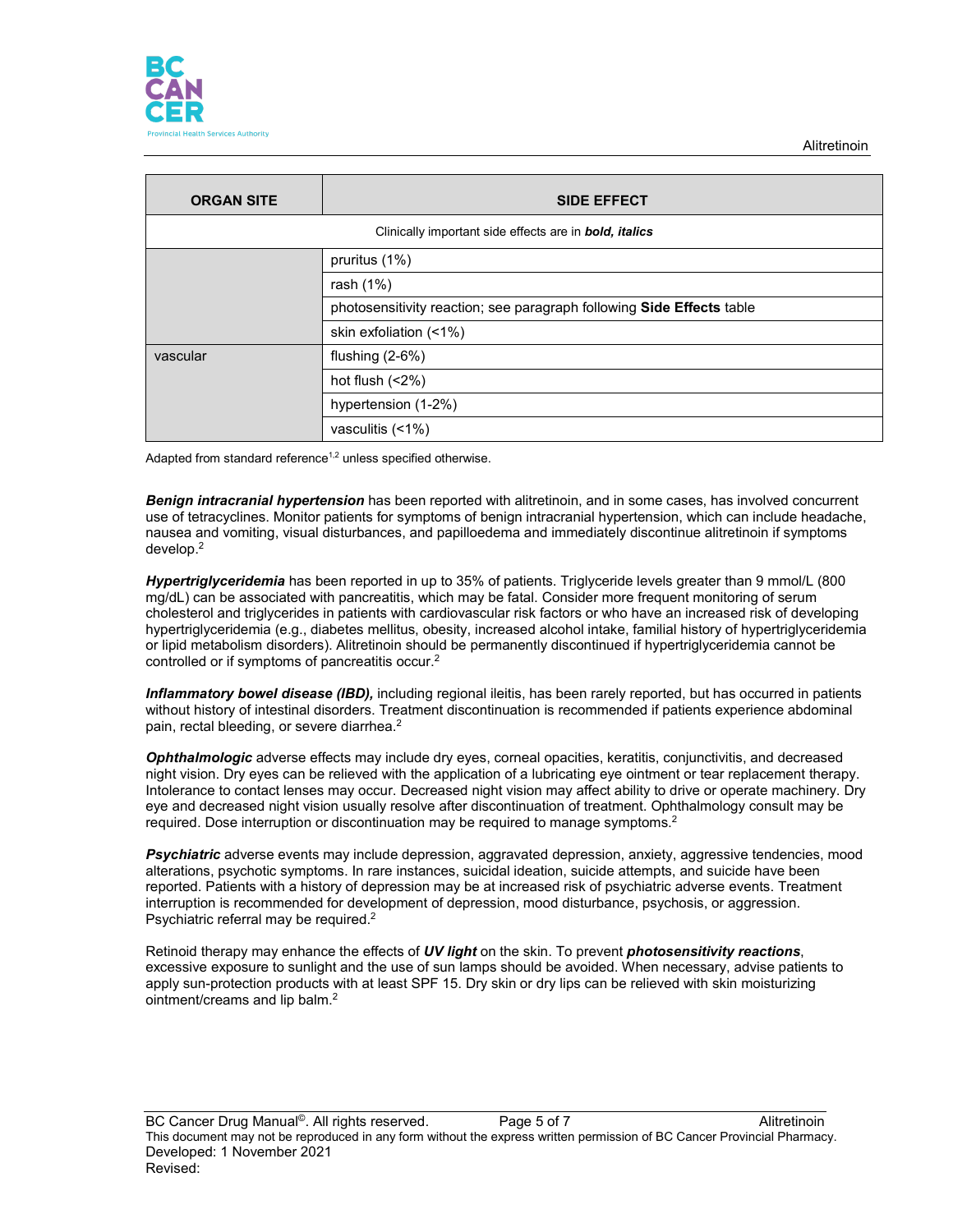

# **INTERACTIONS:**

| <b>AGENT</b>                                                                                            | <b>EFFECT</b>                                                                                                                                      | <b>MECHANISM</b>                                                                                    | <b>MANAGEMENT</b>                                                                              |
|---------------------------------------------------------------------------------------------------------|----------------------------------------------------------------------------------------------------------------------------------------------------|-----------------------------------------------------------------------------------------------------|------------------------------------------------------------------------------------------------|
| ketoconazole <sup>2</sup>                                                                               | $\sim$ 50% increase in C <sub>max</sub> and<br>AUC of alitretinoin and<br>$\sim$ 13% increase in $C_{\text{max}}$ and<br>AUC of 4-oxo-alitretinoin | strong inhibition of CYP<br>3A4 by ketoconazole                                                     | consider dose reduction of<br>alitretinoin to 10 mg PO<br>once daily                           |
| methotrexate <sup>1,2</sup>                                                                             | increased risk of liver<br>toxicity                                                                                                                | alitretinoin may enhance<br>the hepatotoxic effect of<br>methotrexate                               | avoid concurrent use; if<br>concurrent use cannot be<br>avoided, monitor for liver<br>toxicity |
| tetracyclines <sup>2</sup>                                                                              | may increase intracranial<br>pressure (resulting in<br>benign intracranial<br>hypertension)                                                        | additive toxicity with<br>concurrent use of retinoids<br>and tetracyclines                          | avoid concurrent use                                                                           |
| vitamin $A^2$                                                                                           | increased risk of<br>developing<br>hypervitaminosis A                                                                                              | additive toxicity with<br>concurrent use of retinoids<br>and vitamin A                              | avoid concurrent use                                                                           |
| microdosed progesterone<br>preparations (e.g.,<br>progestin-only<br>contraceptive, "minipill" $)^{1,2}$ | decreased contraceptive<br>effectiveness of<br>progesterone preparations                                                                           | retinoic acid derivatives<br>may decrease the serum<br>concentration of the<br>concurrent progestin | avoid concurrent use                                                                           |

Alitretinoin is a substrate of **CYP 2C9**, **CYP 2C8**, and **CYP 3A4**. Strong *inhibitors* of these enzymes may increase the plasma concentrations of alitretinoin. Avoid concurrent use with *strong* CYP 2C9, CYP 2C8, and CYP 3A4 *inhibitors*. If coadministration cannot be avoided, consider a dose reduction of alitretinoin to 10 mg PO daily.<sup>2</sup>

Alitretinoin is a weak **inhibitor** of **CYP 2C8** *in vitro* and may increase the plasma concentrations of CYP 2C8 substrates. Monitor for adverse events related to CYP 2C8 substrate if coadministration cannot be avoided.<sup>2</sup>

# **SUPPLY AND STORAGE:**

*Oral:* GlaxoSmithKline Inc. supplies alitretinoin as 10 mg and 30 mg soft capsules. Store at room temperature. Keep in original outer carton to protect from light. Capsules contain soybean oil and partially hydrogenated soybean oil. 2

#### *Additional information:*

- alitretinoin is available in cartons of 3 blister strips with 10 capsules each for a 30 day supply<sup>2</sup>
- capsules contain sorbitol; patients with hereditary fructose intolerance may experience symptoms of intolerance<sup>2</sup>
- capsules are specially designed to ensure specific absorption characteristics; therefore, opening, crushing, dividing or grinding capsules may alter the pharmacokinetics of alitretinoin<sup>8</sup>

# **DOSAGE GUIDELINES:**

Refer to protocol by which patient is being treated.